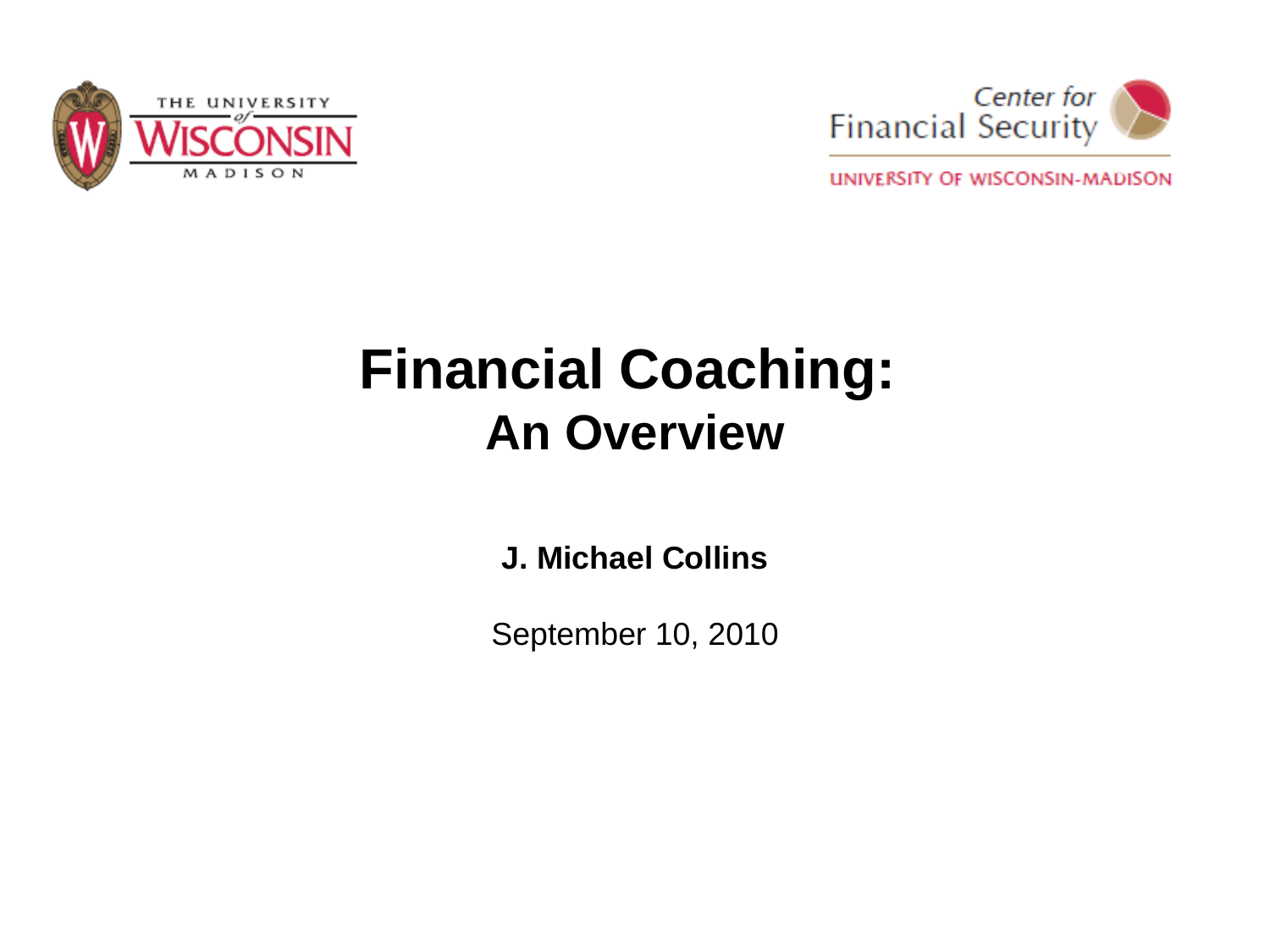### **Financial Capacity Building**



- Disclosures
- Print/Web
- Interactive Web
- Workshops
- One:One



### **Advice Models**

• Technical expert (credentialed) • Transactional guide (may have sales focus) • Counseling (acute problem solving)

#### **Mechanism Models**

- Defaults
- Automatic Deposit
- Product
- constraints

•Reminders: Reinforce Salience

- **Coaching**
- Self-Control: External Monitoring
- Executive Attention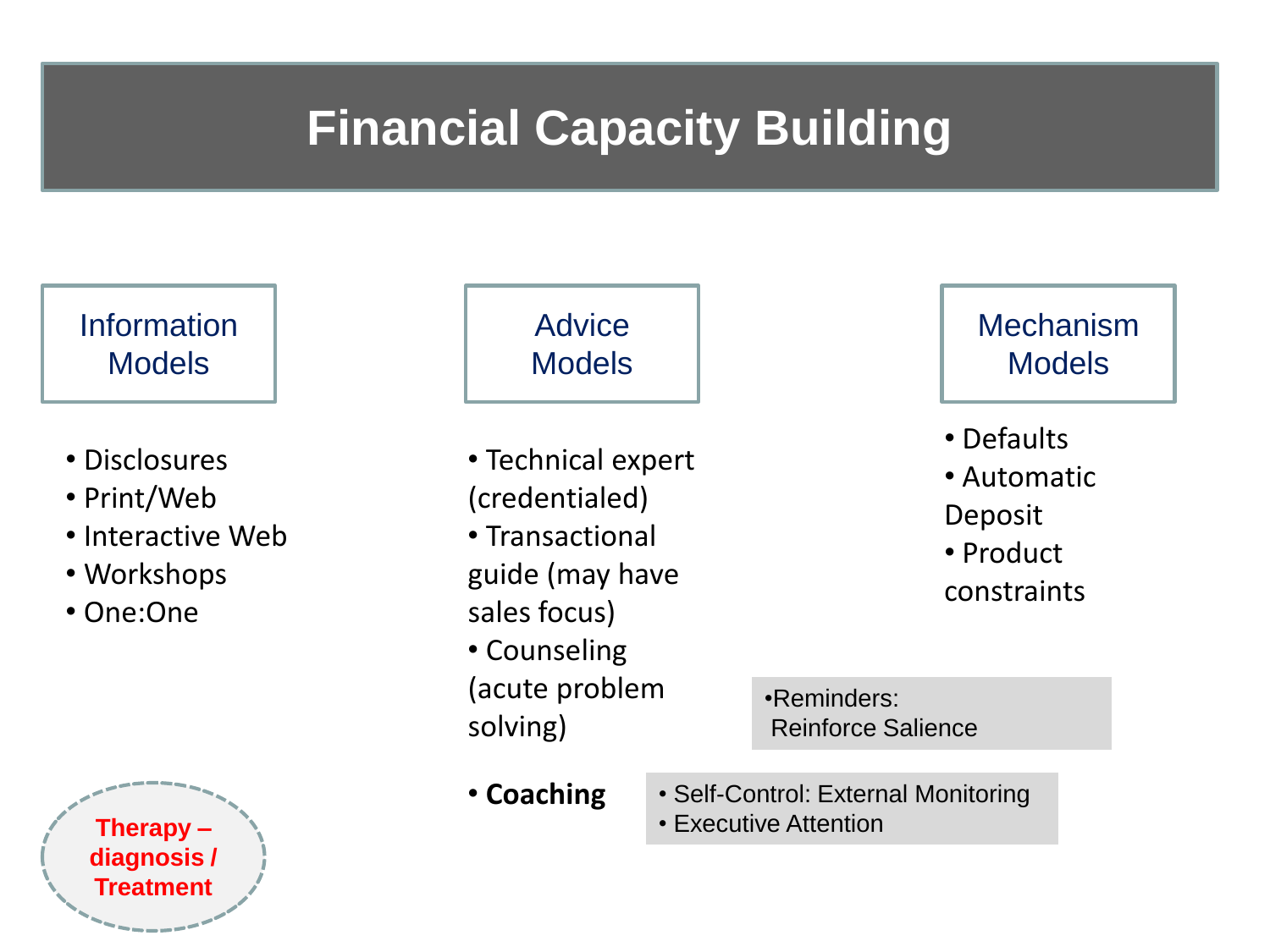# **Advice Models**

- Technical or legal
- Role of fiduciary vs. sales
- Counseling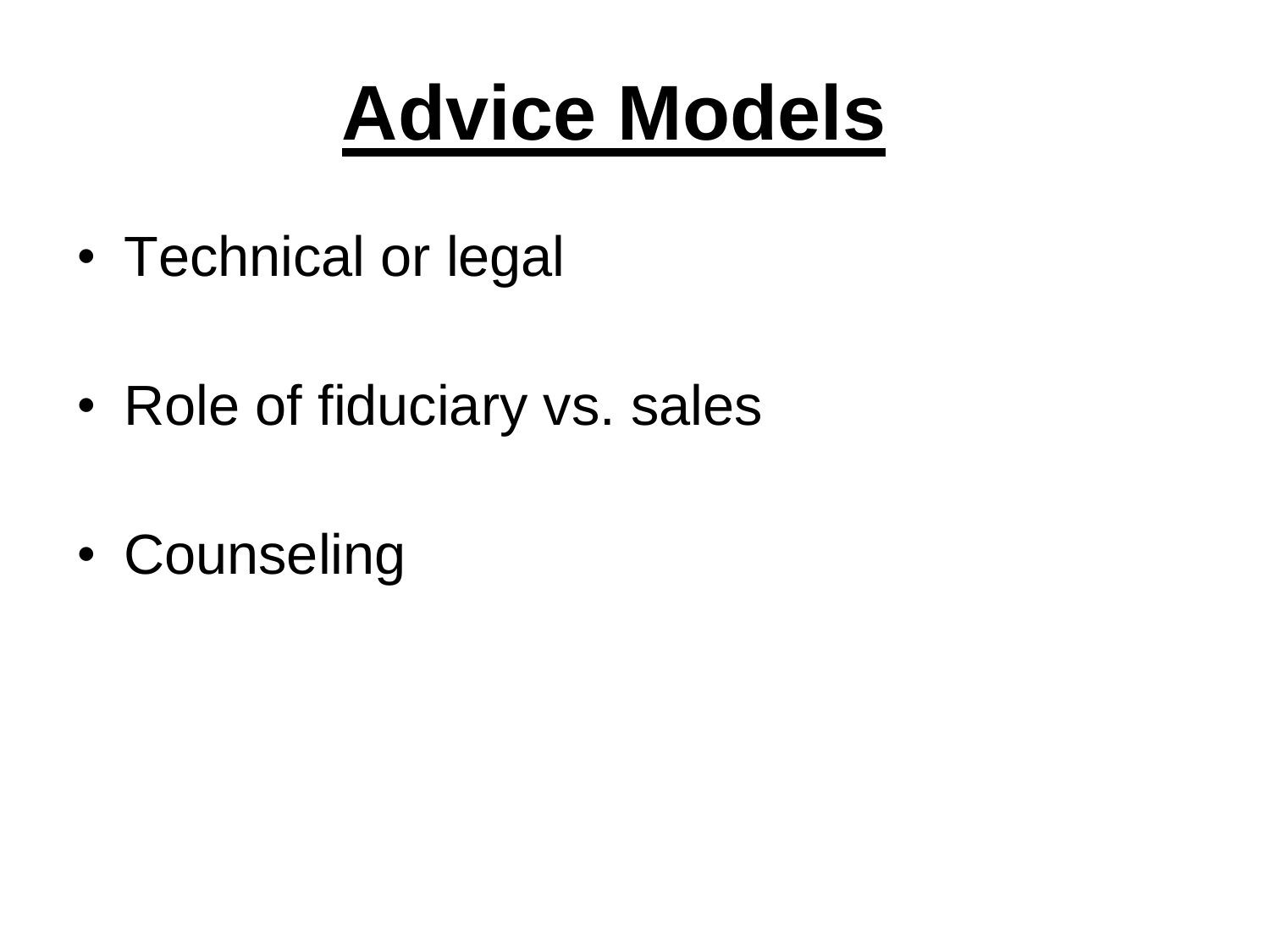# Financial Coaching

- Relationship-based
- Client Directed
	- Self-activated goals
- Goal Focused
	- –Performance improvement
- Not an 'expert'
	- –Goal setting
		- Monitoring & Accountability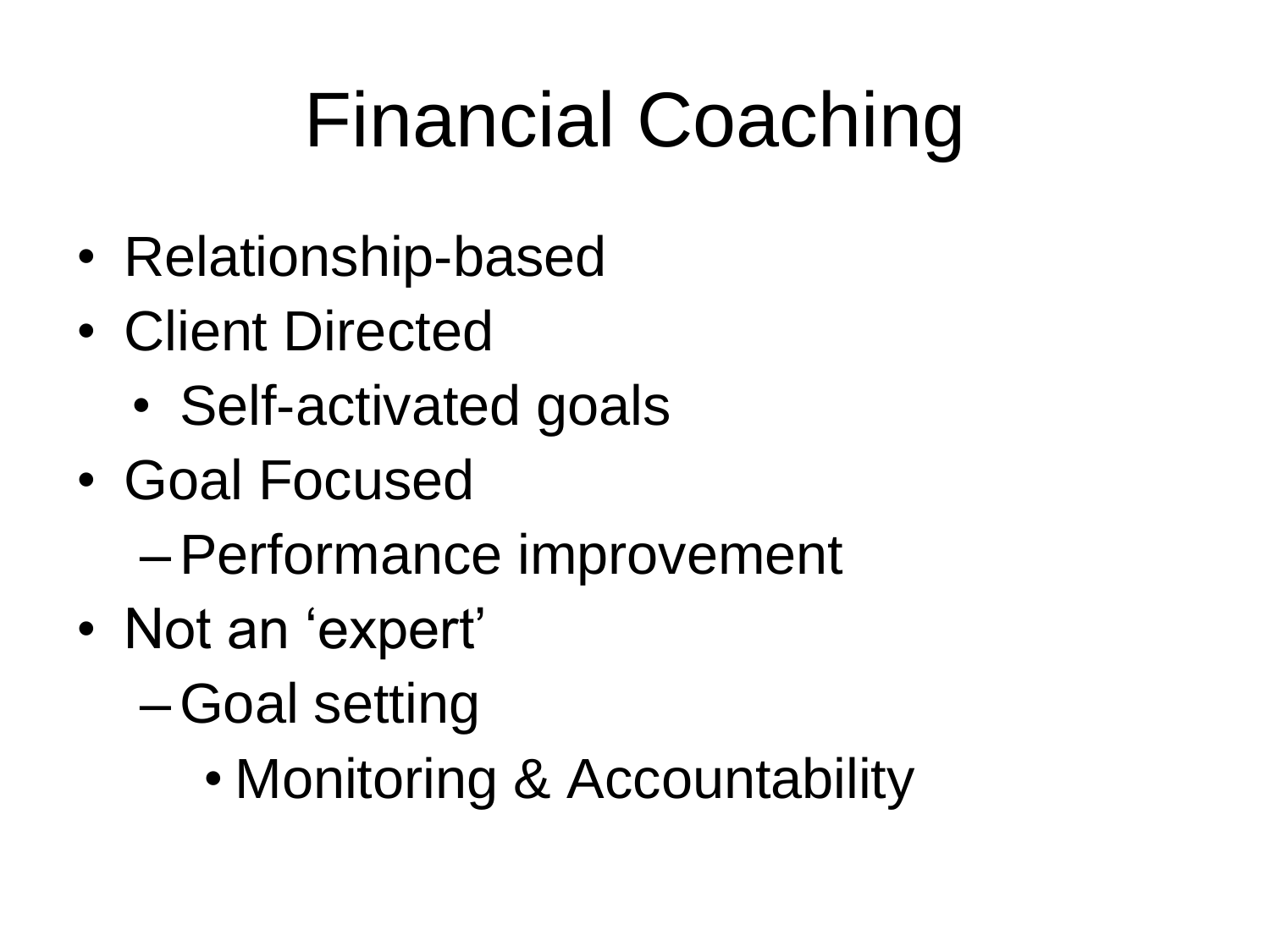# **Working Definition of Coaching**

"a collaborative solution-focused, result-oriented and systematic process in which the coach facilitates the enhancement of life experience and goal attainment of normal, non-clinical clients" (Grant, 2003).

### **Key Elements of Coaching**

- a focus on long-term outcomes (future orientation)
- an ongoing, systematic, collaborative process for assisting clients to change behaviors
- support to practice new behaviors
- building skills and teaching content based on the client's unique needs and goals

| <b>Steps:</b>         |
|-----------------------|
| 1. Goal setting       |
| 2. Action<br>planning |
| 3. Monitoring         |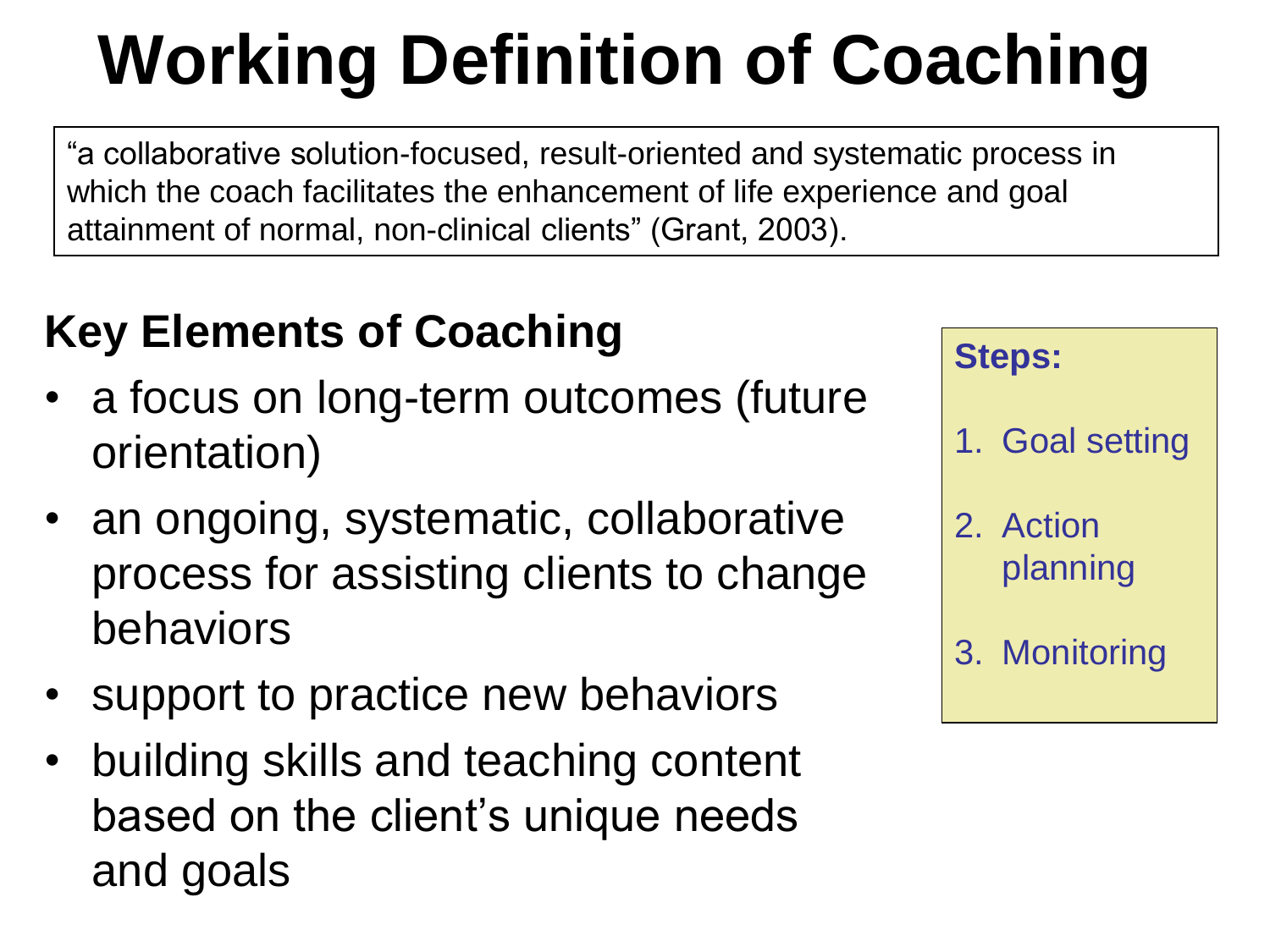# Targeting Clients for Coaching



### Coaching seeks "performance improvements" not therapy

- Lack of major problems which prevent change
	- "Interested and involved in a wide range of activities, socially effective…No more than everyday problems or concerns."
	- "Major impairments in areas such as work, school, family relations, judgment, thinking, or mood…speech is at times illogical, obscure or irrelevant."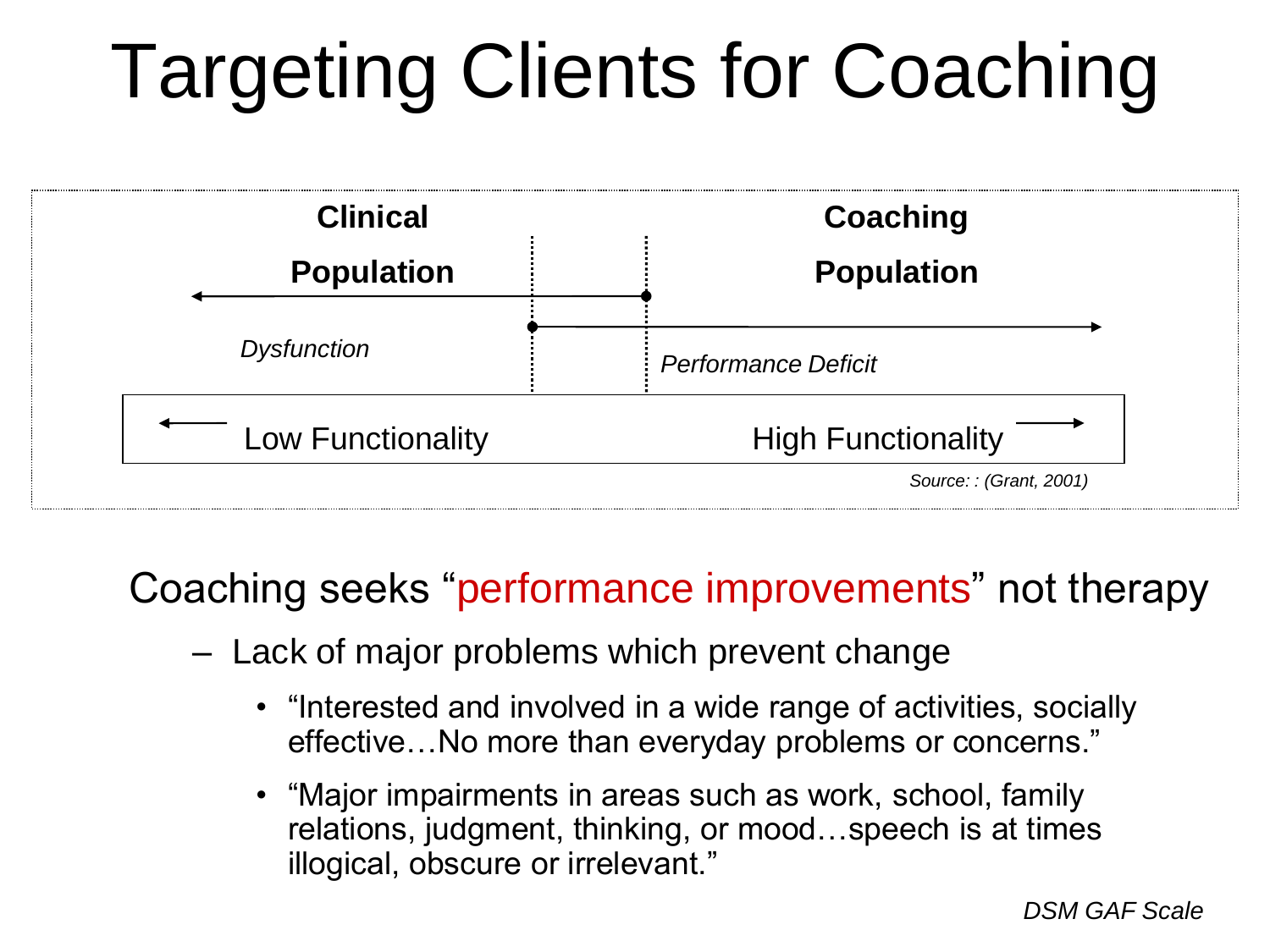# Literacy-Planning-Coaching



*Source: Davis / Sage Financial Solutions*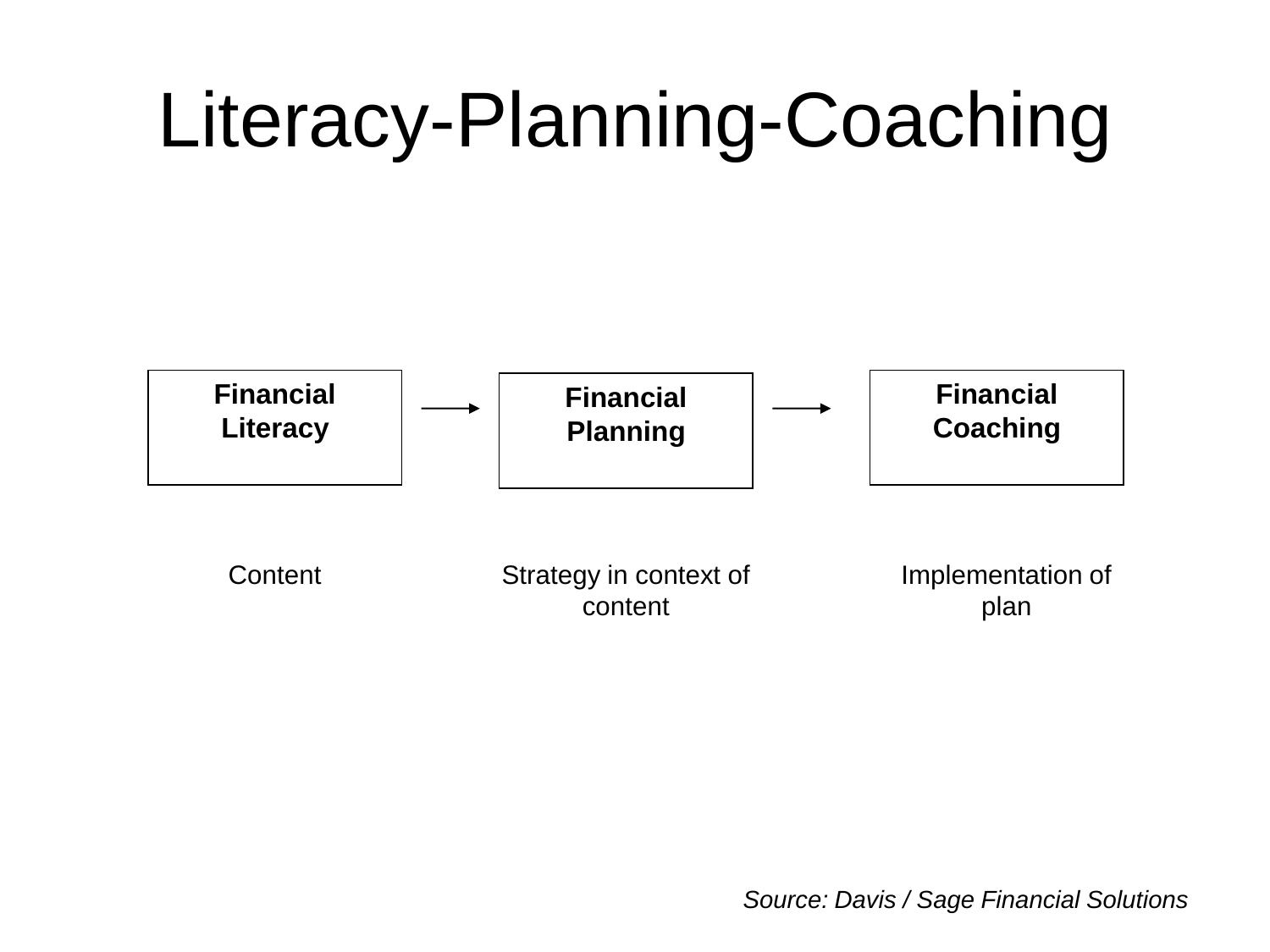# Facilitation Skills

ICF Core Coaching Competencies

### **1. Setting the foundation**

- Ethical and professional standards
- Establishing the coaching agreement

### **2. Co-creating the relationship**

- Establishing trust and intimacy with the client
- Coaching presence

### **3. Communicating effectively**

- Active listening
- Powerful questioning
- Direct communication

### **4. Facilitating learning and results**

- Creating awareness
- Designing actions
- Planning and goal setting
- Managing progress and accountability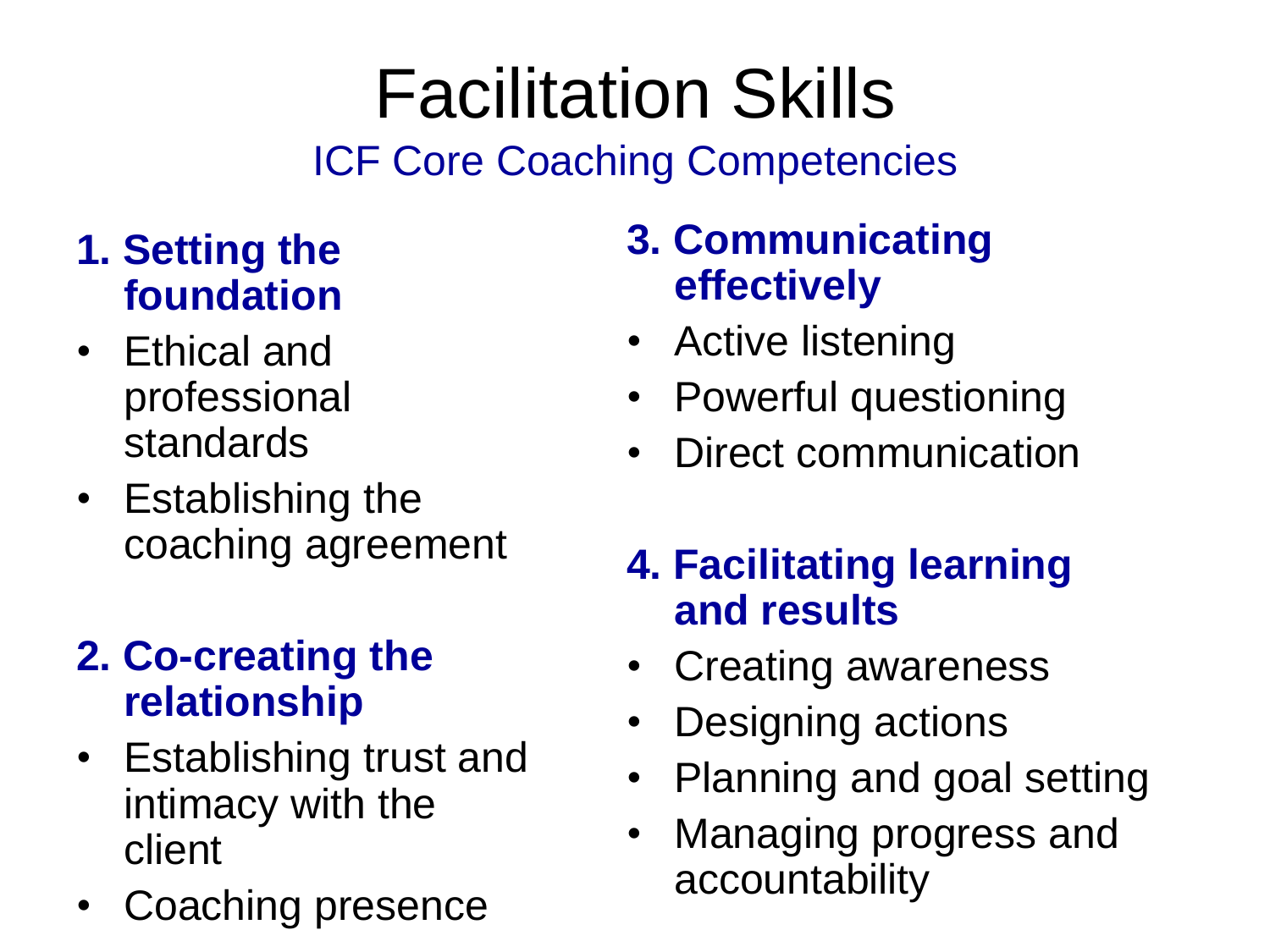# **Characteristics of Coaching**

The Coaching Approach The Coaching Process

- Establish trust – "coaching agreement"
- Active listening
- Objective questioning
- Ongoing communication
- Creating awareness
- Goal setting
- Planning
- Resource connections
- Monitoring progress
- Accountability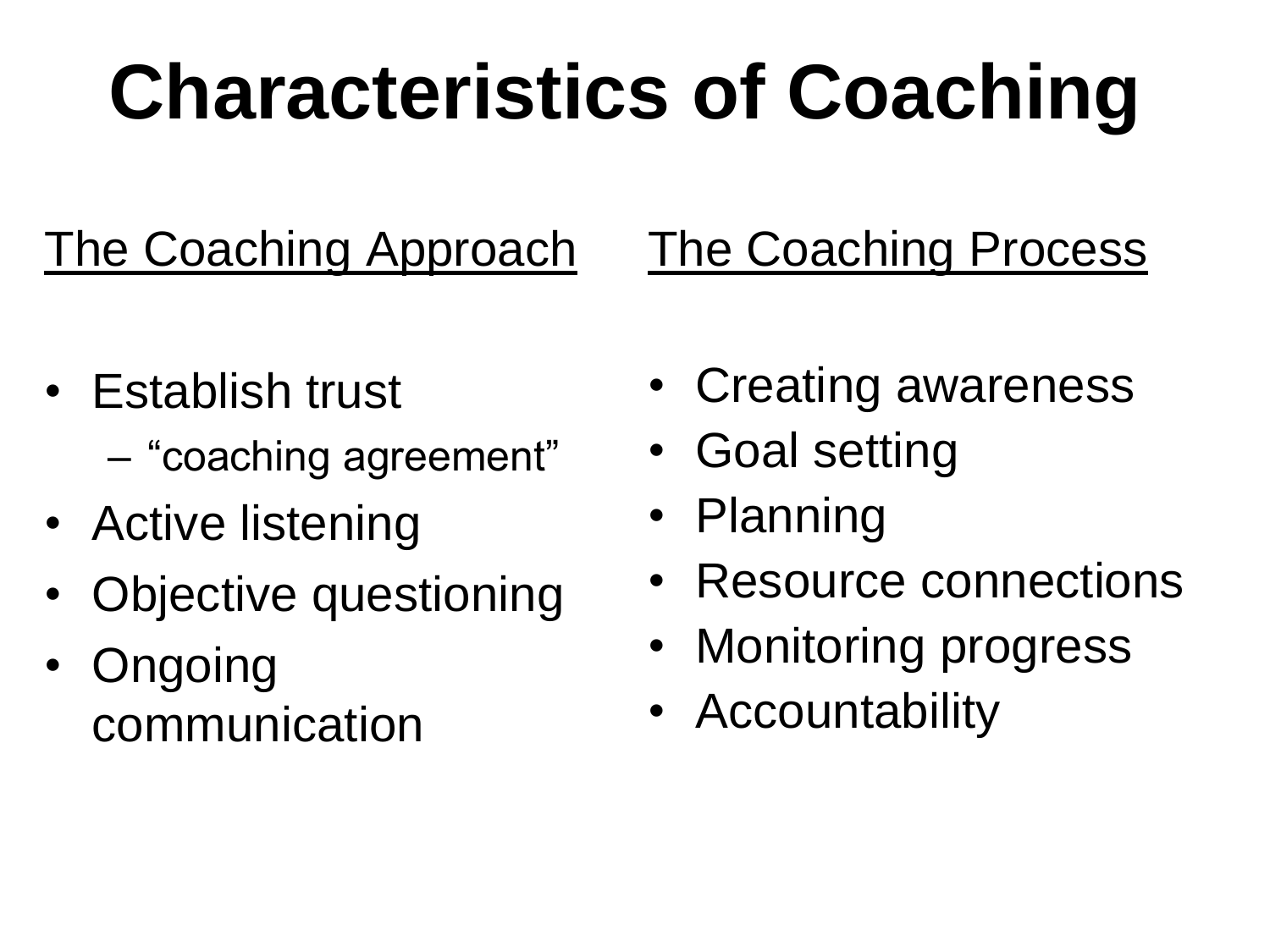## **COACHING DISTINCTIONS**

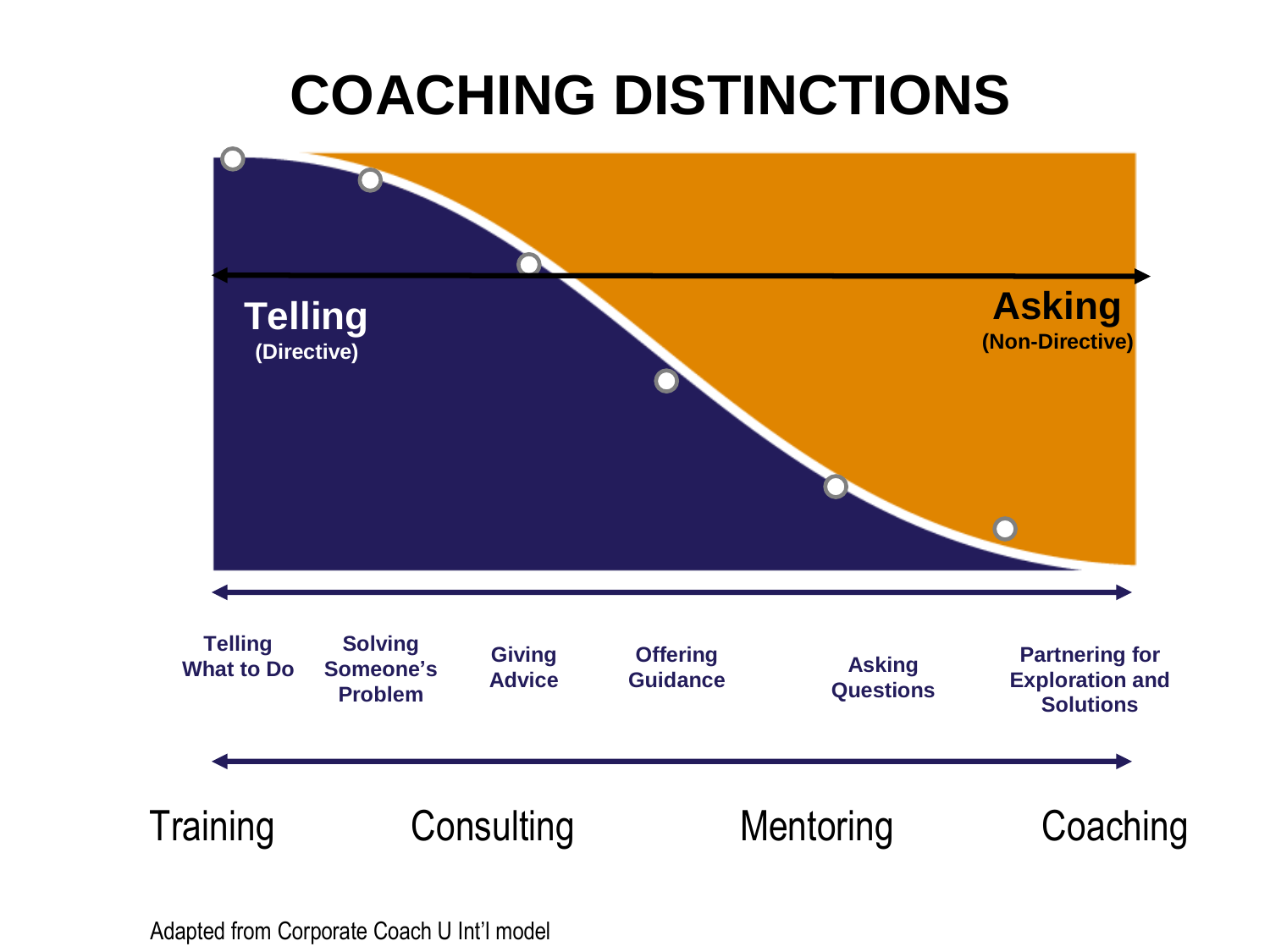# Working with Low-income Clients

- Not financial or estate planning
	- Fewer financial assets; less likely to have employer benefits
- May be eligible for public benefits or special private programs
- Credit management critical
- Lack of experience with financial institutions, products
- Pressure on time and limited resources
- Linking/Integrating public programs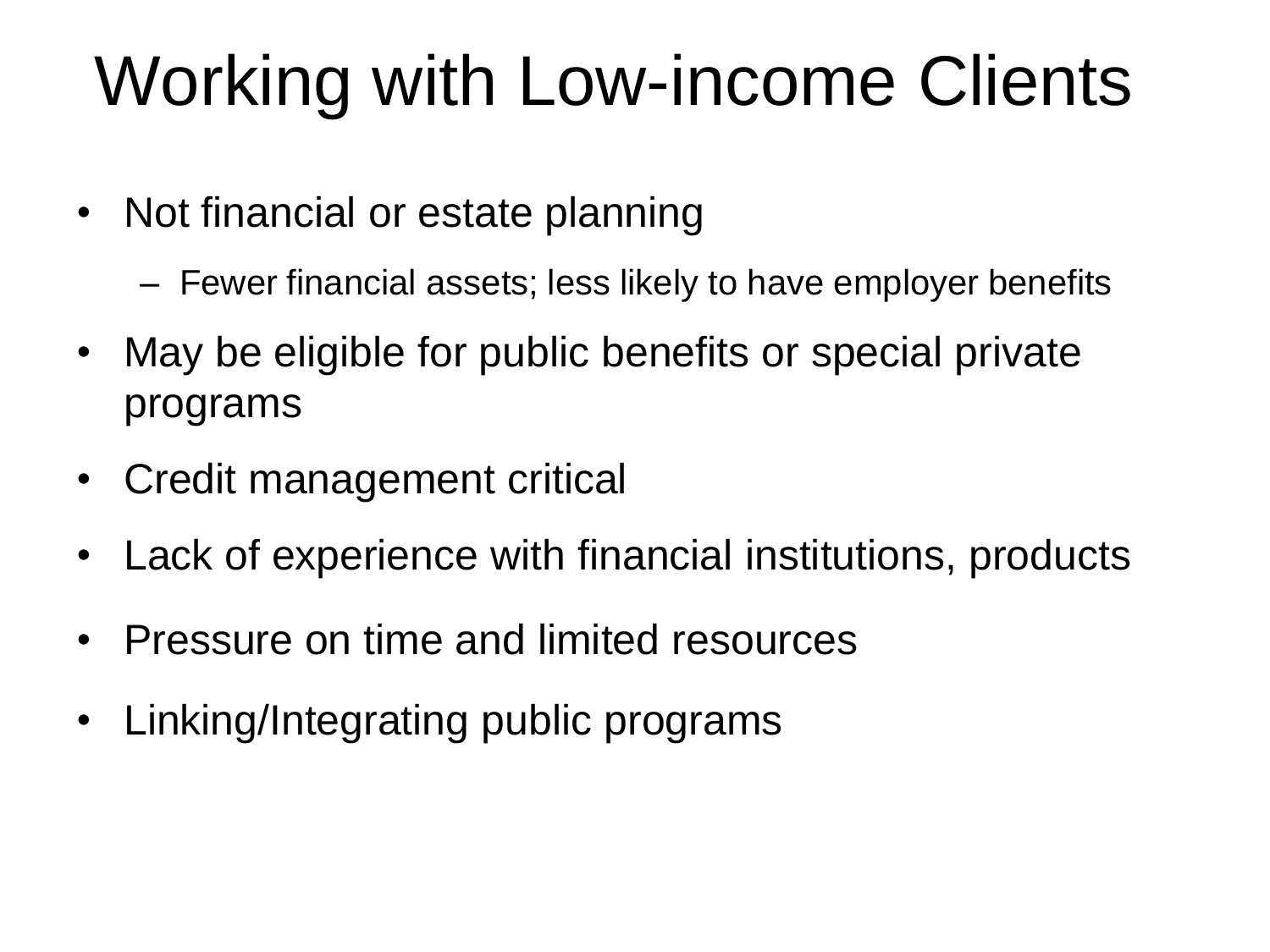# Variations in Coaching Models

## • Duration of coaching

– Few months vs. as long as needed

## • Frequency

– Weekly at start, then monthly vs. 3-4 annually

## • Complementary Services

- Workforce development
- Financial products
- Tax preparation

## • Delivery: Face-to-face, Phone, Email

- Initial meetings crucial to build trust
- Phone and email follow-up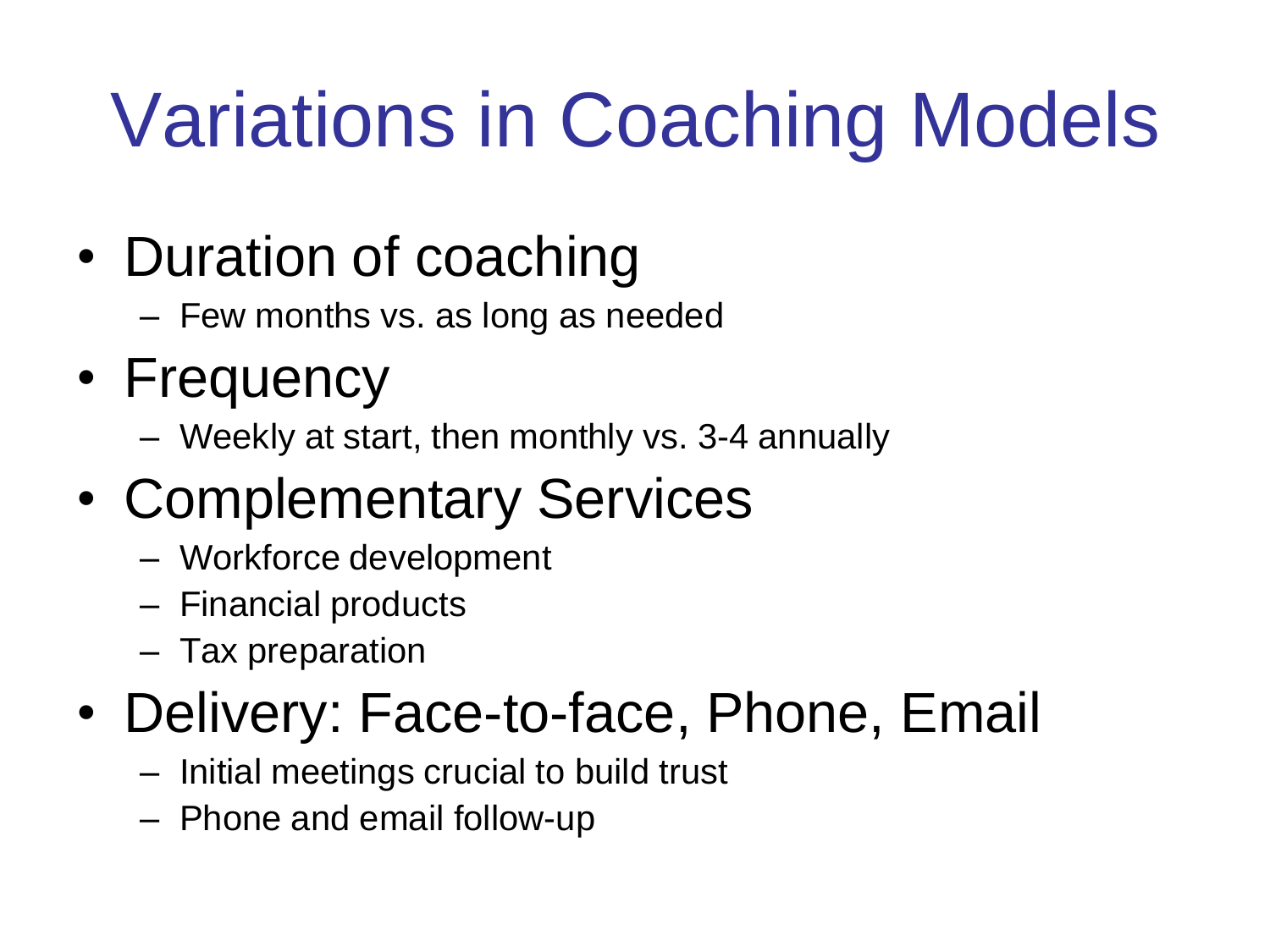# Training and Accreditation

Most financial coaches lack any certification

– Or credentialed in financial areas and as *personal* coaches

### **Coaching**

- International Coaching Federation (ICF)
	- Number of ICF programs nationally
- International Association of Coaches (IAC)
- Non-accredited programs
	- Tribe Coaching, CNM, others

### **Financial Content**

- The CFP is widely-known designation for planners
	- may be more intensive than many coaches need.
- Association for Financial Counseling & Planning Education (AFCPE)
	- focused on financial counseling, but applicable to financial coaching
	- content needed for working with lower-income client populations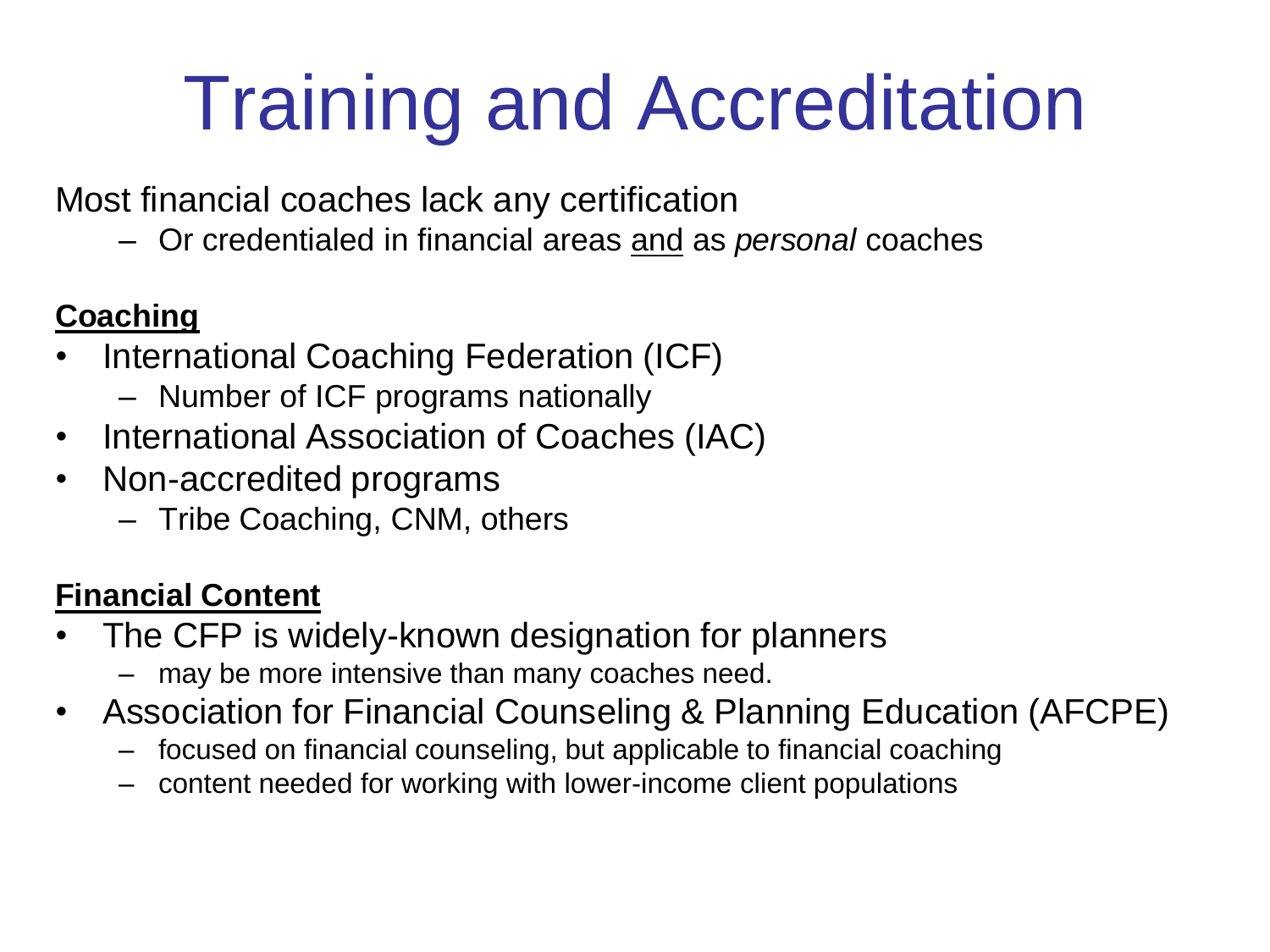# Critiques of Financial Coaching

- 1. Coaches lack financial or counseling expertise
- 2. Counselors and planners already do coaching
- 3. Clients need more structure than coaching provides
- 4. The costs of coaching are too high
- 5. Coaches are not qualified to manage the mental health issues they encounter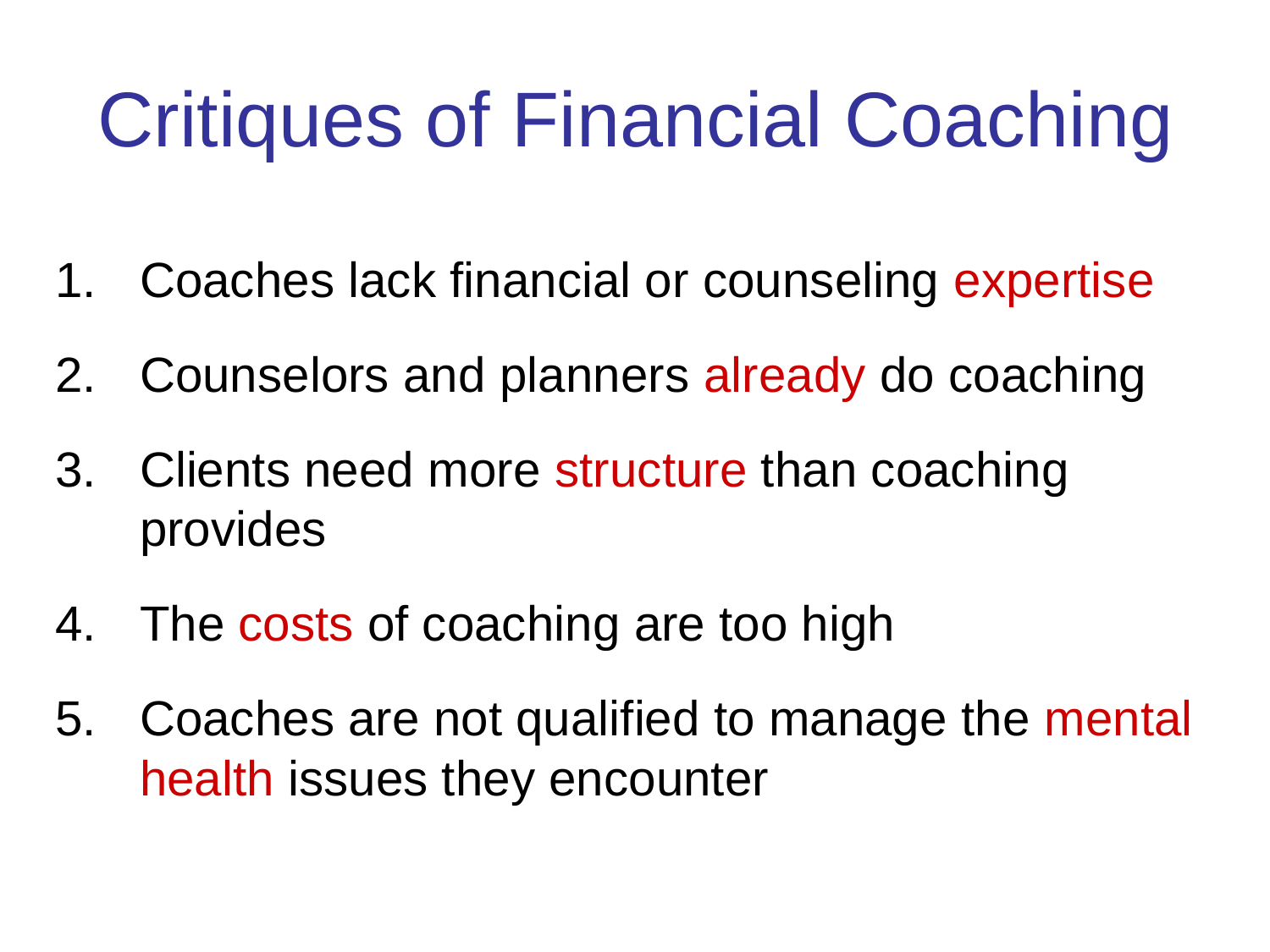# Innovations

- Combine coaching with peer-to-peer work
	- Reinforce commitments to goals and help clients to learn from each other
- Group education as a complement to financial coaching
	- Topics such as insurance, retirement accounts, or tax planning
- Client constraints as is appropriate
	- Imposing structure, time limits and narrowing the field of choices
- Default to phone or email as soon as possible
	- establish trust but move to alternative methods of coaching as soon as possible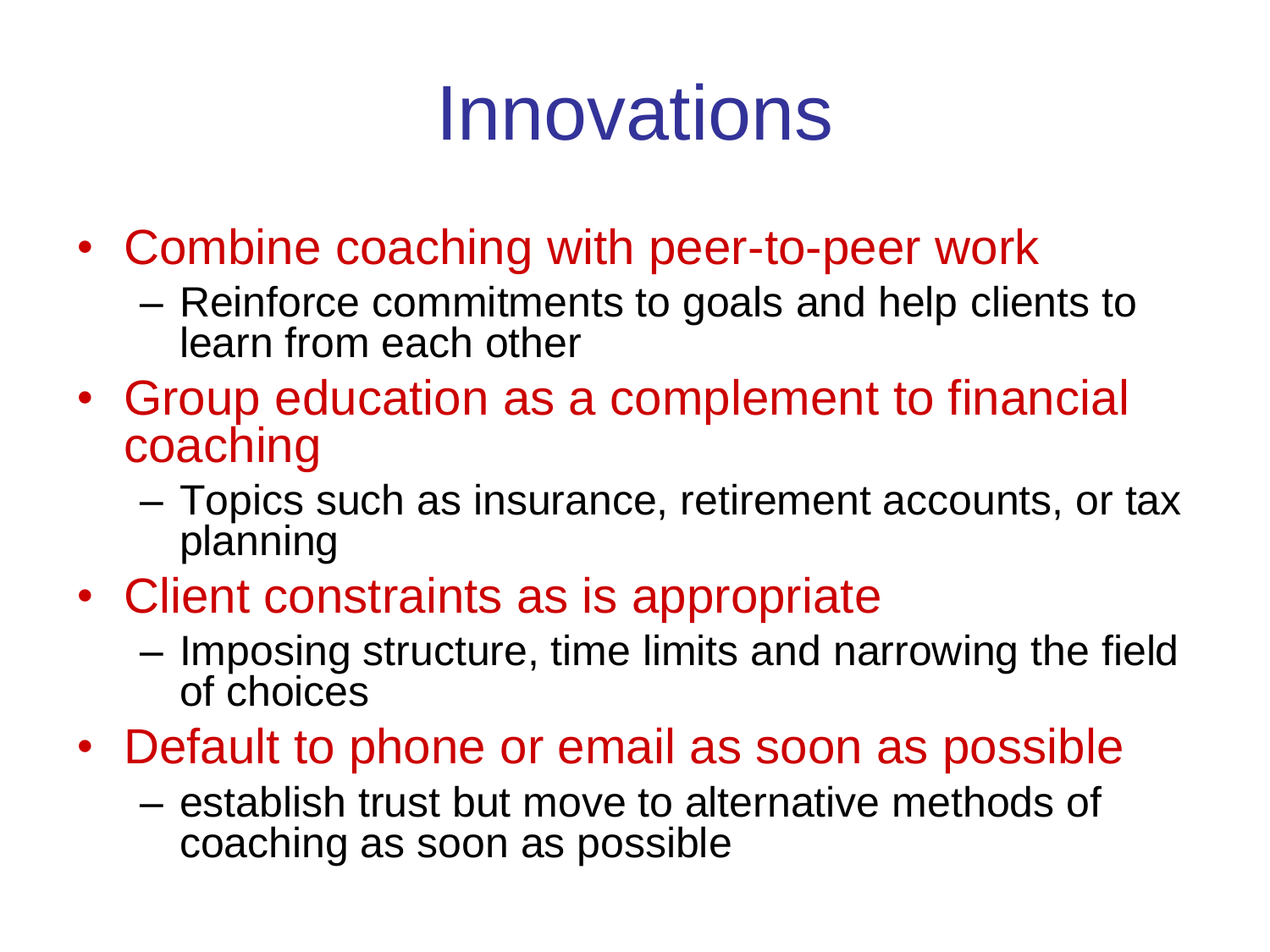# Recommendations

- Solicit client feedback and move towards "graduation"
	- Still adding value? Regular check ins
	- Coaching relationship needs to be brought to closure.
- Strong measurement of goals, outcomes and client characteristics
	- Reasonable reporting and data tracking responsibilities.
	- Newness of field provides an opportunity to establish standards
- Explore more sustainable business models
	- Less grant-dependent
	- Partnership and other models